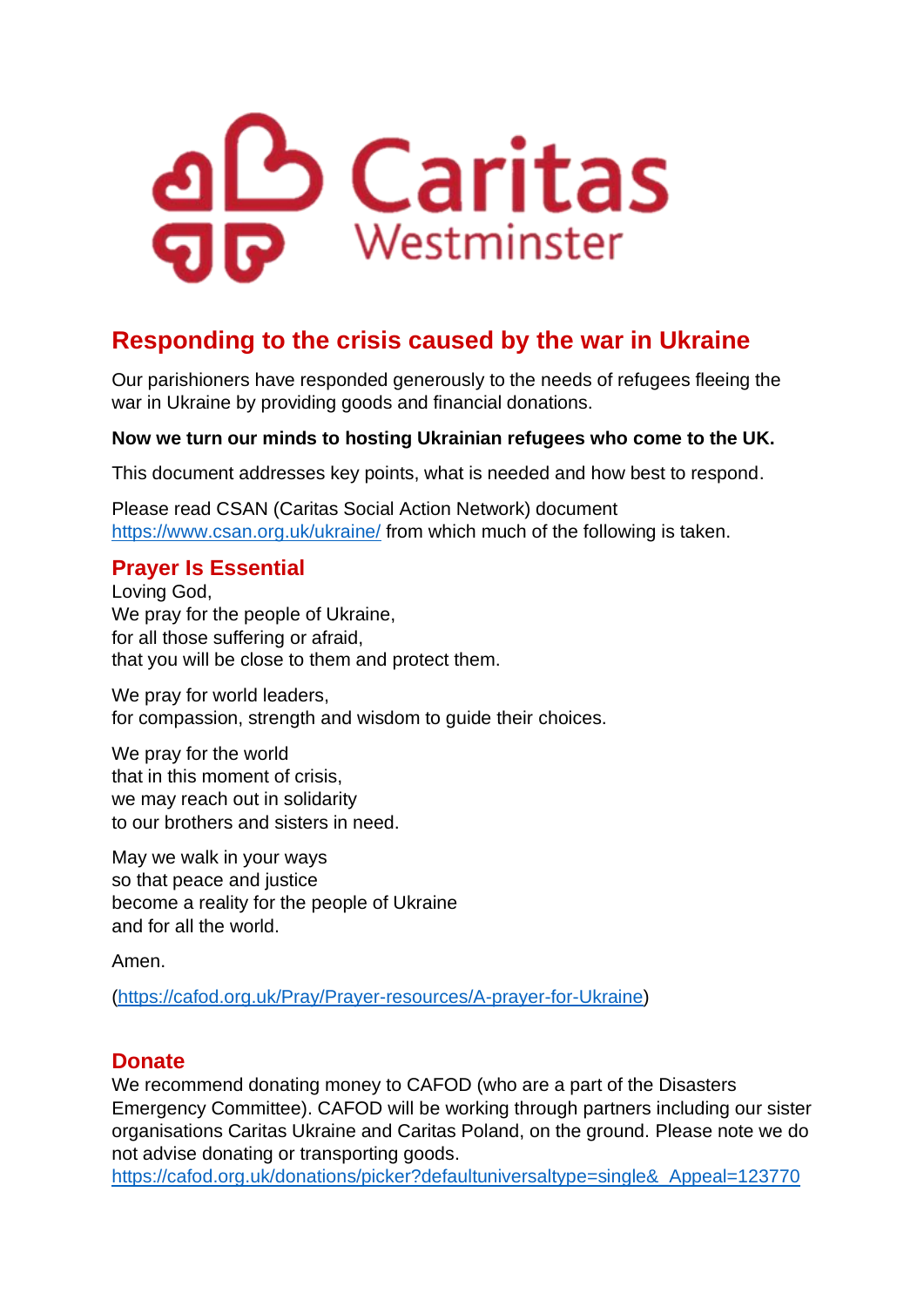## **Sponsoring a Ukrainian refugee (or family) as an individual 'Homes For Ukraine'**

This Government scheme to allows British people to host a refugee family in their homes for six months or more. We encourage this but only after careful consideration. We recommend that people find out as much as possible about both the practicalities and other possible impacts of hosting refugees.

- The government has FAQs regarding the practicalities on its website: [https://www.gov.uk/guidance/homes-for-ukraine-scheme-frequently-asked](https://www.gov.uk/guidance/homes-for-ukraine-scheme-frequently-asked-questions)[questions](https://www.gov.uk/guidance/homes-for-ukraine-scheme-frequently-asked-questions)
- The Jesuit Refugee Service (JRS) have been supporting people to host refugees for many years: [https://www.jrsuk.net/ukrainian-refugee-hosting](https://www.jrsuk.net/ukrainian-refugee-hosting-faqs/)[faqs/](https://www.jrsuk.net/ukrainian-refugee-hosting-faqs/)
- Get in touch with a local refugee support group or charity, who will be able to advise you.
- Caritas Westminster is looking into providing training through JRS on hosting – so get in touch with your local Caritas Development Worker, you can find their details here: [https://www.caritaswestminster.org.uk/our-development](https://www.caritaswestminster.org.uk/our-development-team.php)[team.php](https://www.caritaswestminster.org.uk/our-development-team.php)

## **To Sign Up**

The Government scheme is open to those who already know a refugee family they would like to host. Most people will not be in this category. However even though you don't know a Ukrainian person you can still host. Do this by registering your interest. We recommend RESET (a leading Community Sponsorship of Refugees charity) who have a website where individuals can register to be matched with Ukrainian person or family. Go to:<https://www.homesforukraine.org.uk/>

#### **To Sponsor refugees as a Community Group**

The Government scheme and the RESET website mentioned above are only set up for individuals who wish to sponsor (although organisations can register their interest on the RESET page.

Now is the time for your parish to consider taking part in the general Community Sponsorship scheme, and work towards finding a home and a welcome for a refugee family from Afghanistan, Syria, Ethiopia, Yemen...

Go to<https://resetuk.org/> to find out more, and contact your Caritas Westminster Development worker too!

## **The Parish Community**

Even though accommodation will necessarily be provided by an individual household the involvement of the parish community is still required. Skills such as befriending, catering, introduction to local amenities and schools will be needed.